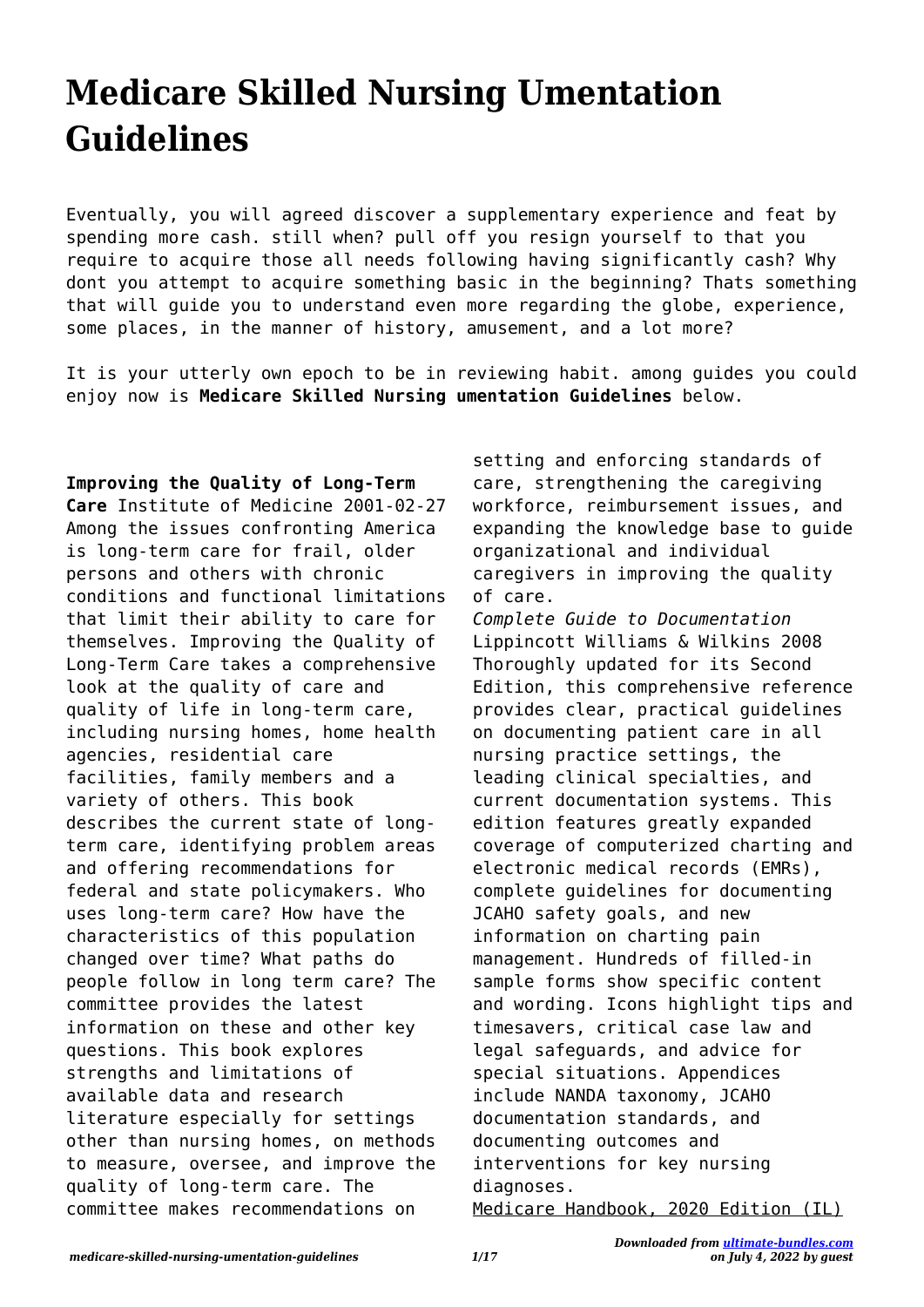Stein, Chiplin 2019-12-16 To provide effective service in helping people understand how they are going to be affected by health care reform and how to obtain coverage, pursue an appeal, or plan for long-term care or retirement, you need the most current information from a source you can trust - Medicare Handbook. This is the indispensable resource for clarifying Medicare's confusing rules and regulations. Prepared by an outstanding team of experts from the Center for Medicare Advocacy, it addresses issues you need to master to provide effective planning advice or advocacy services, including: Medicare eligibility rules and enrollment requirements; Medicare covered services, deductibles, and co-payments; coinsurance, premiums, penalties; coverage criteria for each of the programs; problem areas of concern for the advocate; grievance and appeals procedures. The 2020 Edition of Medicare Handbook offers expert guidance on: Medicare Enrollment and Eligibility Medicare Coverage in all Care-Settings Medicare Coverage for People with Chronic Conditions Medicare Home Health Coverage and Access to Care Prescription Drug Coverage Medicare Advantage Plans Medicare Appeals Health Care Reform And more! In addition, Medicare Handbook will help resolve the kinds of questions that arise on a regular basis, such as: How do I appeal a denial of services? What steps do I need to take in order to receive Medicare covered home health care? What are the elements of Medicare's appeal process for the denial of coverage of an item, service, or procedure? Does my state have to help me enroll in Medicare so that I can get assistance through a Medicare Savings Program? When should I sign up for a Medigap plan? If I am enrolled in Medicare, do I have to buy health insurance in the insurance marketplace created by the Affordable Care Act? Is it true that I have to show medical improvement in order to get Medicare for my nursing and therapy services? And more! The 2020 Medicare Handbook is the indispensable resource that provides: Extensive discussion and examples of how Medicare rules apply in the real world Case citations, checklists, worksheets, and other practice tools to help in obtaining coverage for clients, while minimizing research and drafting time Practice pointers and cautionary notes regarding coverage and eligibility questions when advocacy problems arise, and those areas in which coverage has often been reduced or denied And more! Previous Edition: Medicare Handbook, 2019 Edition ISBN 9781543800456

**Understanding Medicare MDS 3.0 for the Rehabilitation Professional** Caroline Joy Co 2011-05-01 There is a newer version of this book. You are viewing the first edition of this title. Check out the second edition for more up to date information. On August 8, 2011, the Centers for Medicare & Medicaid Services released the final ruling and commentary for the new implementation of the MDS changes set to take effect on Oct. 1, 2011. The Reimbursable Therapy Minutes will be the deciding factor in determining whether a Change of Therapy (COT) OMRA (Other Medicare Required Assessment) will be required, if at all. Most of our skilled nursing facilities are using some type of tracking tool for managing the prospective payment system minutes. Some are computerized, while others are still using paper forms. The Change of Therapy (COT) observation week must be scheduled exactly seven days following the previous MDS or observation week. If there has been a change in RUG category, then a Change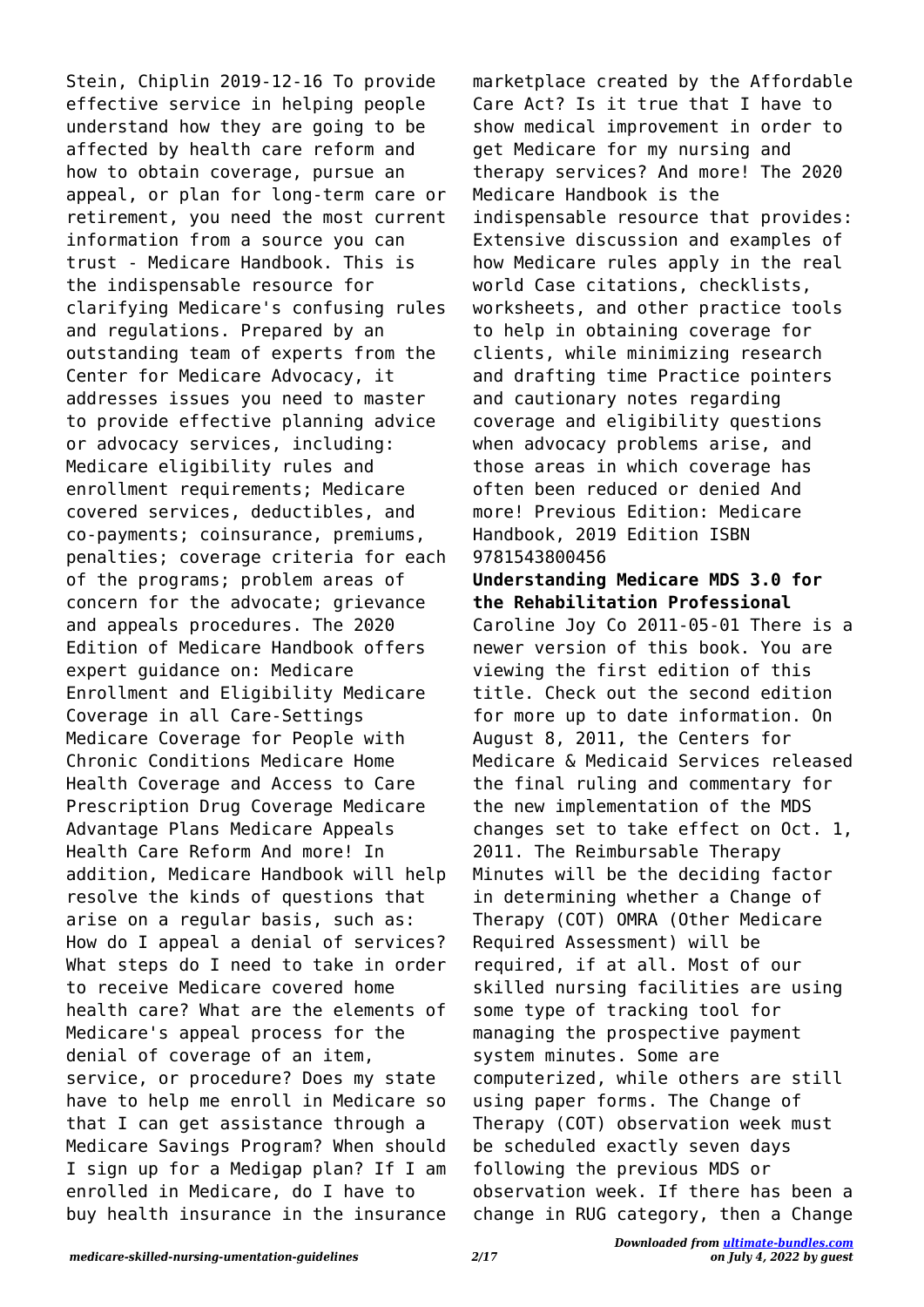of Therapy (COT) OMRA must be done and the reimbursement will drop or increase to the new RUG until another change occurs. CMS decided to assume all SNFs should offer seven-day rehab options, so facilities that traditionally offered Monday through Friday services will face immense challenges with the new Change of Therapy (COT) OMRAs. This book has been updated to discuss the new MDS assessment schedule, the allocation of group therapy minutes, the revised student supervision provisions, the End of Therapy (EOT) Other Medicare Required Assessment (OMRA) and new resumption items, and the new PPS assessment- Change of Therapy (COT) OMRA (Other Medicare Required Assessment). The long term care industry has anticipated the new MDS 3.0. RUG IV coding requires the therapist to specifically account for the time captured during the look back period. This book could help occupational therapists, physical therapists and speech therapists understand Medicare standards for subacute care programs to be compliant with Medicare MDS 3.0 standards and state regulations. Documenting and billing strategies are also discussed in this book to attain maximum reimbursement. A list of commonly used ICD-9 codes is also provided. Appropriate billing and documentation should be present in the medical record. Medicare is increasingly reviewing therapy claims to ensure that the therapy provided required the skills of a therapist. The Mandated program, Recovery Audit Contractions, recovered 1 billion dollars during their 3 year demonstration project. This book covers establishing medical necessity, refusing to care for a resident, restraints, safety, creating incident reports, supervising assistive personnel and resident privacy. Coding and billing

for subacute and long term care settings are also encompassed in this book, along with denial and appeal management, regulatory guidelines for insurers and improving cash flow with denial management strategies. Proper coding and documentation ensures that facilities will keep their money upon a post payment medical record audit. **Long-term Care Skilled Services** Elizabeth Malzahn 2011-04-06 Long-Term Care Skilled Services: Applying Medicare's Rules to Clinical Practice Avoid common mistakes that compromise compliance and payment Take the mystery out of skilled services and know when to skill a resident based on government regulations, Medicare updates, the MDS 3.0, and proven strategies. "Long-Term Care Skilled Services: Applying Medicare's Rules to Clinical Practice" illustrates the role played by nurses, therapists, and MDS coordinators in the application and documentation of resident care. Don't miss out on the benefits and reimbursement you deserve, as author Elizabeth Malzahn delivers clear, easy-to-understand examples and explanations of the right way to manage the skilled services process. This book will help you: Increase your skilled census and improve your facility's reputation with the support of your entire staff Avoid under- and overpayments from Medicare with easy-to-understand explanations of complex rules and regulations Provide necessary skilled services to each resident through a complete understanding of eligibility requirements Accurately document skilled services using proven, timesaving solutions Properly assess skilled services under the MDS 3.0 Improve communication to increase resident and family satisfaction Reduce audit risk and prove medical necessity through accurate documentation Table of Contents Rules and Regulations Original law - Social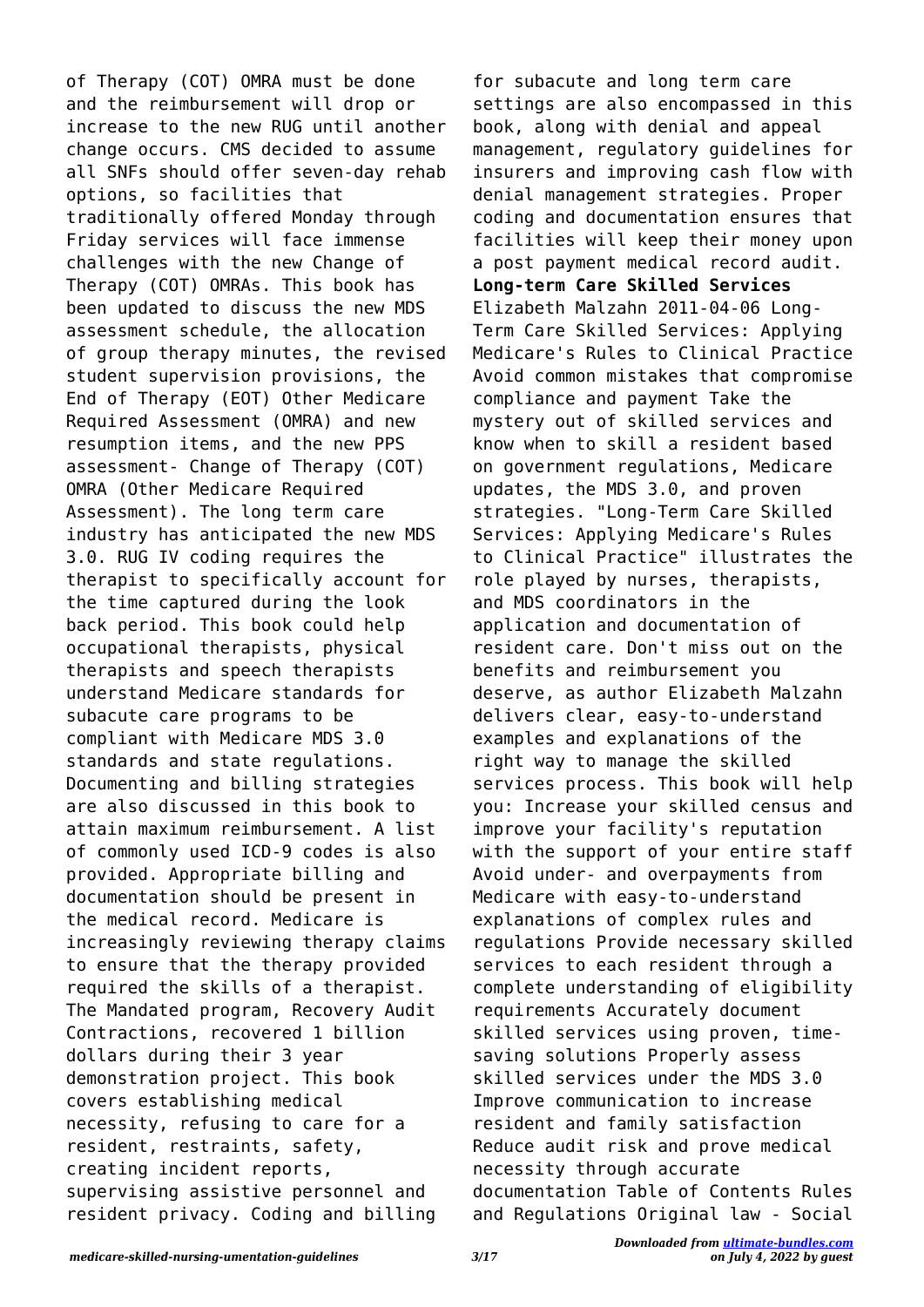Security and Medicare Act CMS publications Manuals Transmittals MLN matters National and local coverage determinations "RAI User's Manual " Hierarchy of oversight CMS-MAC/FI, OIG, GAO, etc. Technical Eligibility for Skilled Services in LTC Eligibility basics Verification of current benefits How enrollment in other programs impacts coverage under traditional Medicare Hospice HMO/managed care/Medicare Advantage Medicaid/Medi-Cal Hospital stay requirement30-Day transfer rule for hospital or SNFUnderstanding benefit periodsCare continuation related to hospitalizationHow does a denial of payment for new admissions impact Medicare SNF admissions?Meeting the Regulatory Guidelines For "Skilled" Services Skilled services defined Regulatory citations and references Clinical skilled services Therapy skilled services Physician certifications and recertificationPresumption of coverageUnderstanding "practical matter" criteria for nursing home placement Impact of a leave of absence on eligibility MDS 3.0 - Assessments, Sections and Selection...Oh My! Brief history of MDS 3.0 Types of MDS assessments The assessment schedule Items to consider Importance of timing Review of each care-related section of the MDS 3.0Proper Communication During the Part A Stay Medicare meeting Timinng Agenda What to discuss for each resident Ending skilled services Notification requirements Discharging Other notification requirements and communicationOther Important Things to Know Medicare myths Consolidated billing Medical review Audience Administrators, CFO/CEOs, directors of nursing, MDS coordinators, directors of rehab, therapy directors, PT/OT/ST, DONs. **Manual of Nursing Home Practice for Psychiatrists** American Psychiatric

Association 2008-11-01 The shifting demographic toward a "graying" population -- coupled with today's reality of managed care -- makes the need for high-quality, cost-effective psychiatric services within the nursing care setting more urgent than ever. As we increase the number of our years, it is also imperative that we enhance the quality of those years. The product of the American Psychiatric Association's (APA's) Council on Aging and its Committee on Long-Term Care and of the Elderly, the Manual of Nursing Home Practice for Psychiatrists stands out because it focuses on the "how" -- not the "why" -- of nursing home care. Of exceptional importance is its detailed discussion of the Minimum Data Set (MDS), a structured assessment required by both Medicare and Medicaid for all residents of skilled nursing facilities. Divided into six sections, this "how to" volume contains practical information readers can use right away, from getting reimbursed by insurance companies to handling nursing facility politics: Clinical -- History; evaluation and management of psychiatric problems in long-term care patients; an overview of the MDS; sexuality within the nursing home care setting Regulatory -- Introduction to the Nursing Home Reform Act of 1987 (part of OBRA-87) and its implications for psychiatric care; details about the Resident Assessment Instrument (RAI), which includes the MDS, the Resident Assessment Protocols (RAPs), and Utilization Guides specified in the State Operations Manual (SOP) Financial -- Documentation, reimbursement, and coding; what to look for when contracting with nursing homes Legal and ethical -- The dehumanizing effect of diagnostic labels and the ethical issues inherent in regulating daily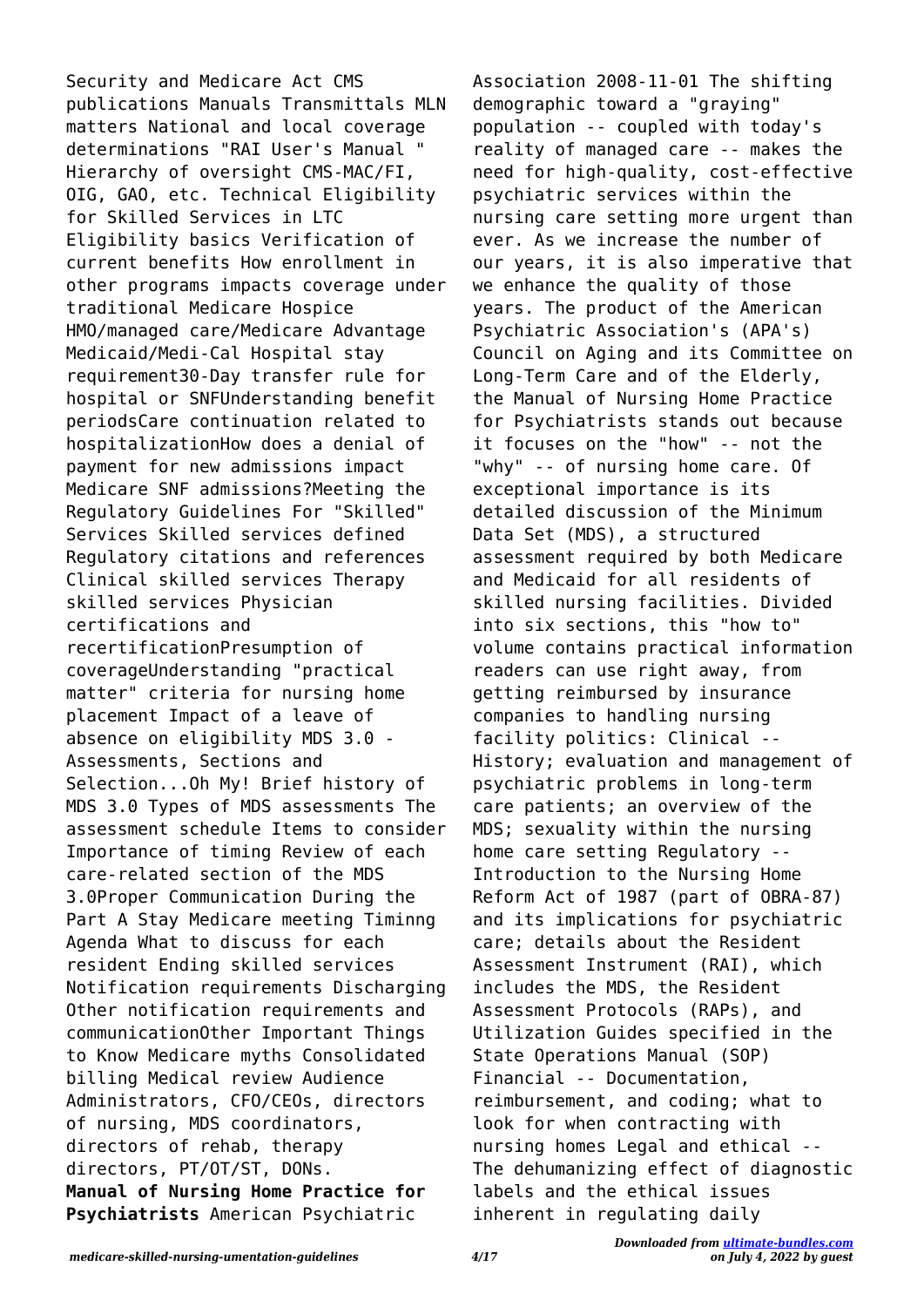schedules (e.g., bed, meal, and bath times); nursing home placement; competence and decision-making ability; comfort care for end-stage dementia; coping with Alzheimer's disease; and the role of caregivers Summary and Future Perspectives -- A detailed vision about how psychiatrists can improve the diagnosis and treatment of nursing home patients Appendixes and bibliography -- Staffing recommendations and assessment instruments Edited by a distinguished authority and former chair of the APA's Committee on Long-Term Care and Treatment of the Elderly, this comprehensive volume will appeal to a wide audience of professionals: from general psychiatrists, nurse practitioners, and clinical nurse specialists, to primary care physicians and residents. **Improving the Quality of Care in Nursing Homes** Institute of Medicine 1986-02-01 As more people live longer, the need for quality longterm care for the elderly will increase dramatically. This volume examines the current system of nursing home regulations, and proposes an overhaul to better provide for those confined to such facilities. It determines the need for regulations, and concludes that the present regulatory system is inadequate, stating that what is needed is not more regulation, but better regulation. This longanticipated study provides a wealth of useful background information, indepth study, and discussion for nursing home administrators, students, and teachers in the health care field; professionals involved in caring for the elderly; and geriatric specialists.

**Understanding Medicare Mds 3.0 for the Rehabilitation Professional** Caroline Joy Co 2013-09-29 On October 1, 2014 the ICD-9 code sets used to

report medical diagnoses and inpatient procedures will be replaced by ICD-10 code sets. The transition to ICD-10 is required for everyone covered by the Health Insurance Portability Accountability Act (HIPAA). Also, the Middle Class Tax Relief and Jobs Creation Act of 2012 (MCTRJCA; Section 3005(g)) published at http://www.gpo.gov/fdsys/pkg/CRPT-112 hrpt399/pdf/CRPT-112hrpt399.pdf states that "The Secretary of Health and Human Services shall implement, beginning on January 1, 2013, a claims-based data collection strategy that is designed to assist in reforming the Medicare payment system for outpatient therapy services subject to the limitations of section 1833(g) of the Social Security Act (42 U.S.C. 1395l(g)). Such strategy shall be designed to provide for the collection of data on resident function during the course of therapy services in order to better understand resident condition and outcomes." This reporting and collection system requires claims for therapy services to include nonpayable G-codes and related modifiers. These non-payable G-codes and severity/complexity modifiers provide information about the beneficiary's functional status at the outset of the therapy episode of care, at specified points during treatment, and at the time of discharge. These G-codes and related modifiers are required on specified claims for outpatient therapy services–not just those over the therapy caps. This book can help occupational therapists, physical therapists, and speech therapists understand Medicare standards for subacute care programs that aim to be compliant with Medicare MDS 3.0 standards and state regulations. Documenting and billing strategies are also discussed in this book.This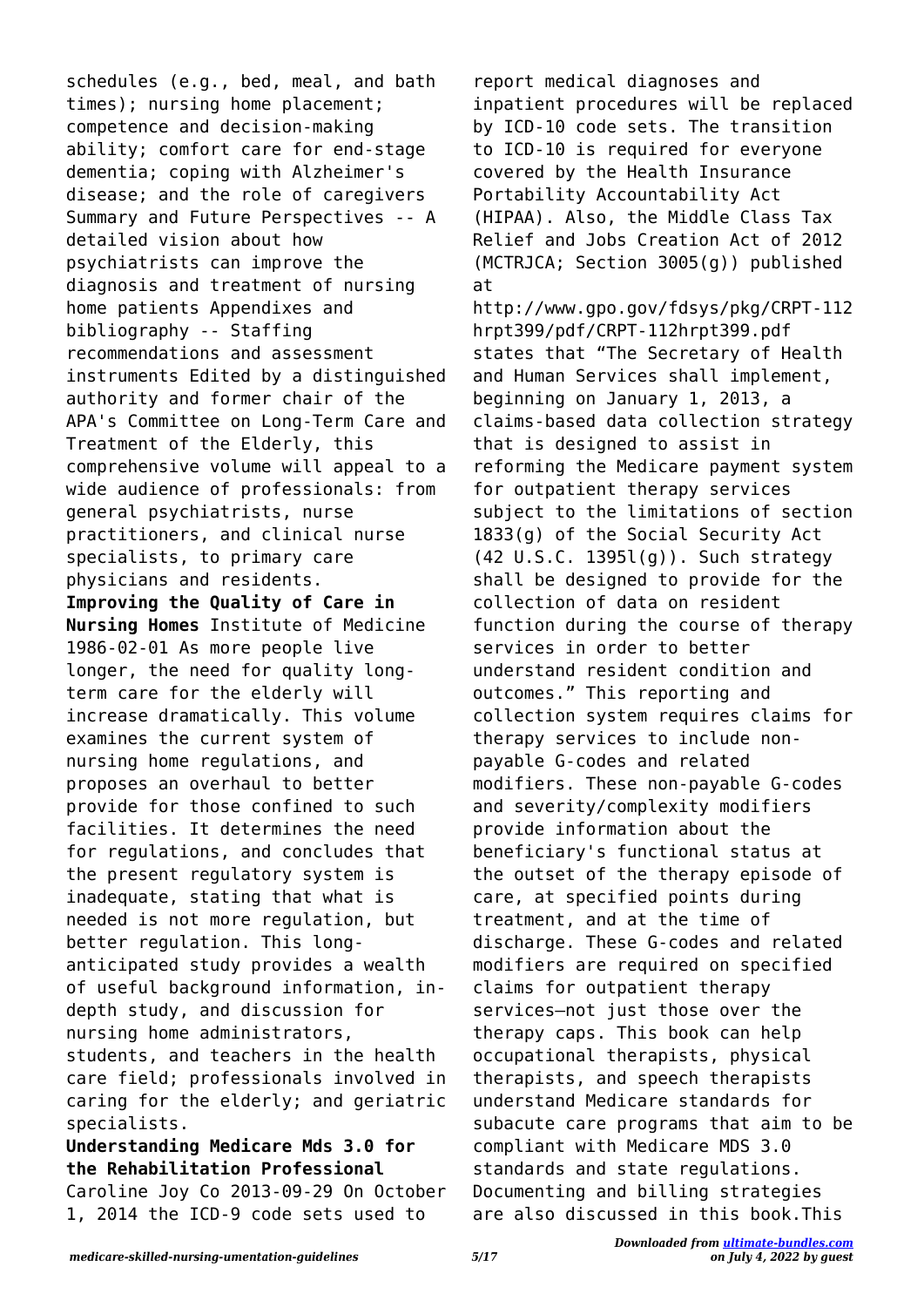book has been updated to discuss the new MDS assessment schedule, distinct days of therapy, co-treatment, the allocation of group therapy minutes, the revised student supervision provisions, the EOT (End of Therapy) OMRA (Other Medicare Required Assessment) and new resumption items, and the new PPS assessment-COT (Change of Therapy) OMRA. Appropriate billing and documentation should be present in the medical record. Medicare is increasingly reviewing therapy claims to ensure that the therapy provided did require the skills of a therapist. This book discusses establishing medical necessity, refusing to care for a resident, restraints, safety, creating incident reports, supervising assistive personnel, and resident privacy. Coding and billing for subacute and long-term care settings are also covered in this book, along with denial and appeal management, regulatory guidelines for insurers, and improving cash flow with denial management strategies. Proper coding and documentation ensures that facilities will keep their money upon a post-payment medical record audit.The information provided here in no way represents a guarantee of payment. Benefits for all claims will be based on the resident's eligibility, provisions of the law, and regulations and instructions from the Centers for Medicare & Medicaid Services (CMS). It is the responsibility of each provider or practitioner submitting claims to become familiar with Medicare coverage and its requirements.

*The Skilled Services Troubleshooter* Kitt Wakeley 2005 The skilled services troubleshooter takes the mystery out of skilled services and explains exactly when to skill a resident based on government regulations and proven strategies.

Never again will you miss out on the benefits and reimbursement you and your resident deserve because you were unsure about the proper rules. **Documentation for Physical Therapist Practice: A Clinical Decision Making Approach** Moffett 2015-08-04 Documentation for Physical Therapist Practice: A Clinical Decision Making Approach provides the framework for successful documentation. It is synchronous with Medicare standards as well as the American Physical Therapy Association's recommendations for defensible documentation. It identifies documentation basics which can be readily applied to a broad spectrum of documentation formats including paper-based and electronic systems. This key resource skillfully explains how to document the interpretation of examination findings so that the medical record accurately reflects the evidence. In addition, the results of consultation with legal experts who specialize in physical therapy claims denials will be shared to provide current, meaningful documentation instruction. Prospective Payment Systems Duane C. Abbey 2012-02-15 The third book in the Healthcare Payment Systems series, Prospective Payment Systems examines the various types of prospective payment systems (PPS) used by healthcare providers and third-party payers. Emphasizing the basic elements of PPS, it considers the many variations of payment for hospital inpatient and outpatient services, skilled nursing facilities, home health agencies, long-term hospital care, and rehabilitation facilities along with other providers. The book describes the anatomy of PPS, including cost reports, adjudication features and processes, relative weights, and payment processes. It outlines the features and documentation requirements for Medicare Severity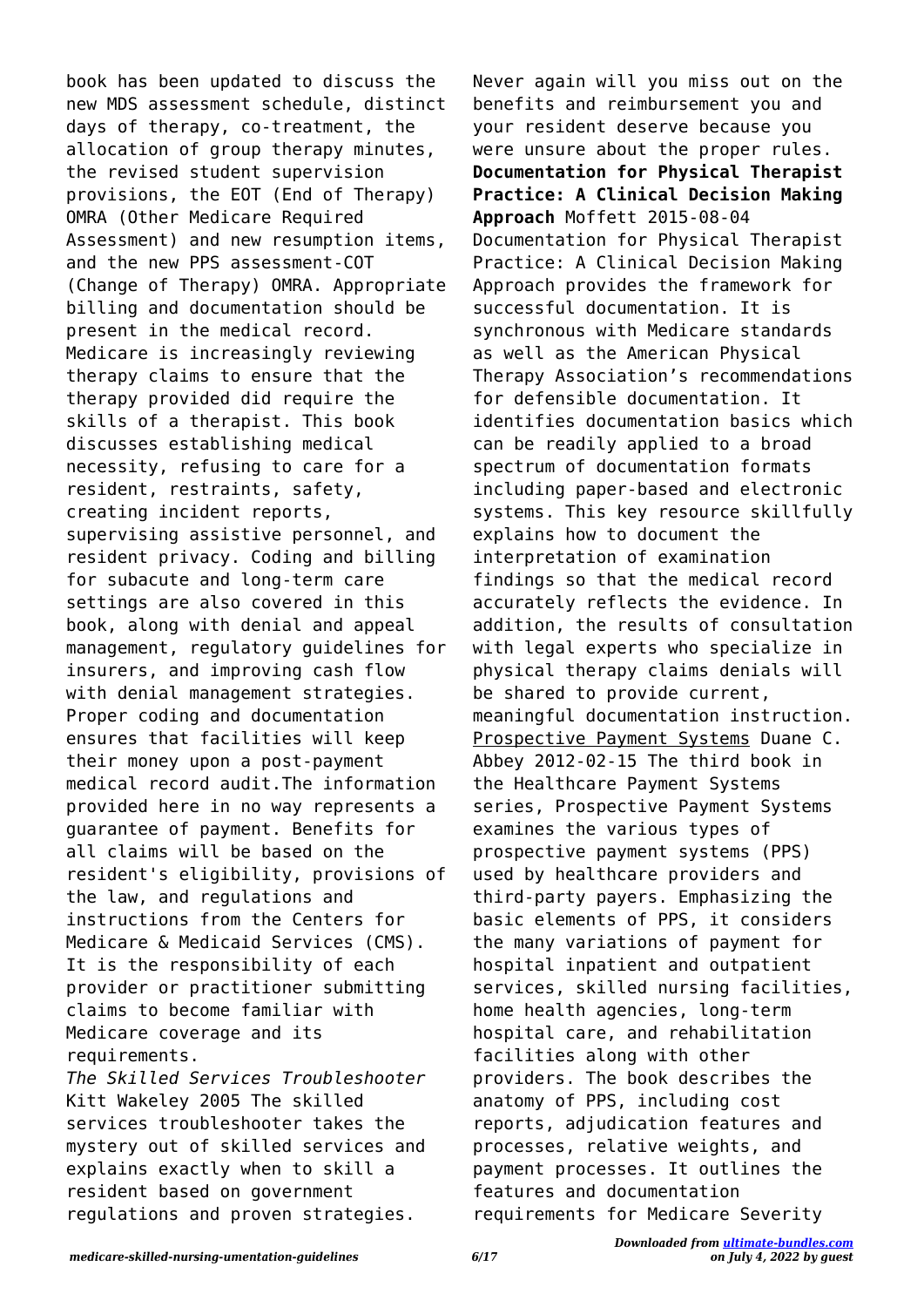Diagnosis Related Groups (MS-DRGs), the Medicare Ambulatory Payment Classifications (APCs), Medicare HHPPS, Medicare Skilled Nursing Resource Utilization Groups (RUGs), and private third-party payers. Provides a framework for understanding and analyzing the characteristics of any PPS Discusses Medicare prospective payment systems and approaches Includes specific references to helpful resources, both online and in print Facilitates a clear understanding of the complexities related to PPS—covering specific topics at a high level and revisiting similar topics to reinforce understanding Complete with a detailed listing of the acronyms most-commonly used in healthcare coding, billing, and reimbursement, the book includes a series of case studies that illustrate key concepts. It concludes with a discussion of the challenges with PPS—including compliance and overpayment issues—to provide you with the real-world understanding needed to make sense of any PPS. Handbook of Home Health Standards E-Book Tina M. Marrelli 2008-10-13 Handbook of Home Health Standards: Quality, Documentation, and Reimbursement includes everything the home care nurse needs to provide quality care and effectively document care based on accepted professional standards. This handbook offers detailed standards and documentation guidelines including ICD-9-CM (diagnostic) codes, OASIS considerations, service skills (including the skills of the multidisciplinary health care team), factors justifying homebound status, interdisciplinary goals and outcomes, reimbursement, and resources for practice and education. The fifth edition of this "little red book has been updated to include new

revised Federal Register Final Rule and up-to-date coding. All information in this handbook has been thoroughly reviewed, revised, and updated. Offers easy-to-access and easy-to-read format that guides users step by step through important home care standards and documentation guidelines Provides practical tips for effective documentation of diagnoses/clinical conditions commonly treated in the home, designed to positively influence reimbursement from third party payors. Lists ICD-9-CM diagnostic codes, needed for completing CMS billing forms, in each body system section, along with a complete alphabetical list of all codes included in the book in an appendix. Incorporates hospice care and documentation standards so providers can create effective hospice documentation. Emphasizes the provision of quality care by providing guidelines based on the most current approved standards of care. Includes the most current NANDA-approved nursing diagnoses so that providers have the most accurate and up-to-date information at their fingertips. Identifies skilled services, including services appropriate for the multidisciplinary team to perform. Offers discharge planning solutions to address specific concerns so providers can easily identify the plan of discharge that most effectively meets the patient's needs. Lists the crucial parts of all standards that specific members of the multidisciplinary team (e.g., the nurse, social worker) must uphold to work effectively together to achieve optimum patient outcomes. Resources for care and practice direct providers to useful sources to improve patient care and/or enhance their professional practice. Each set of guidelines includes patient, family, and caregiver education so

information from the most recently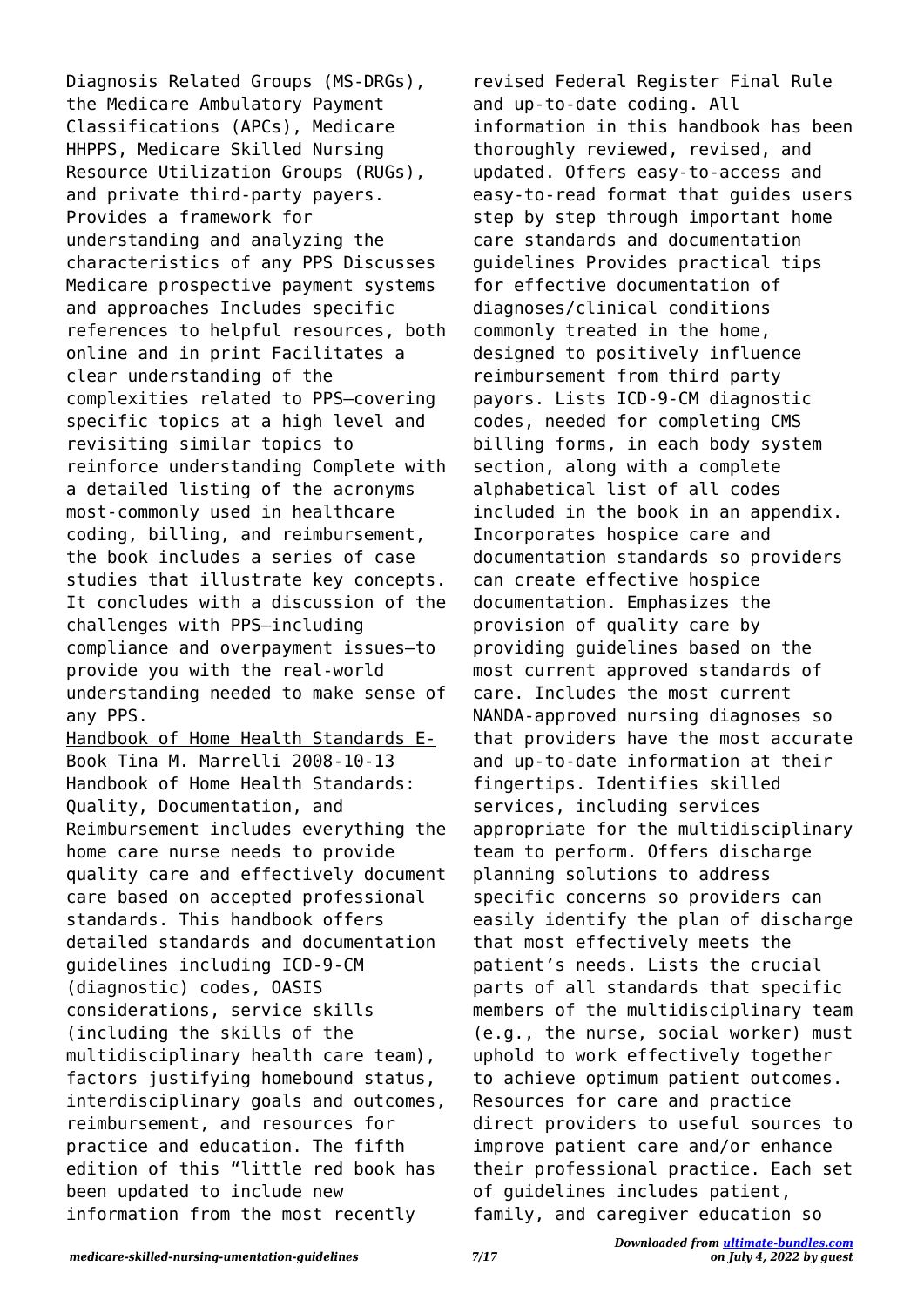that health care providers can supply clients with necessary information for specific problems or concerns. Communication tips identify quantifiable data that assists in providing insurance case managers with information on which to make effective patient care decisions. Several useful sections make the handbook thorough and complete: medicare guidelines; home care definitions, roles, and abbreviations; NANDA-approved nursing diagnoses; guidelines for home medial equipment and supplies. Small size for convenient carrying in bag or pocket! Provides the most up-to-date information about the newest and predominant reimbursement mechanisms in home care: the Prospective Payment System (PPS) and Pay For Performance (P4P). Updated terminology, definitions, and language to reflect the federal agency change from Health Care Financing Administration (HCFA) to Centers for Medicare & Medicaid Services (CMS) and other industry changes. Includes the most recent NANDA diagnoses and OASIS form and documentation explanations. New interdisciplinary roles have been added, such as respiratory therapist and nutritionist.,/LI> **Long-Term Care Medicine** Pamela Ann

Fenstemacher 2010-11-23 Long-Term Care Medicine: A Pocket Guide lessens the uncertainty involved in caring for patients in a long-term care facility. This practical pocket guide is divided into four sections: Introduction, Common Clinical Conditions, Psychosocial Aspects, and Special Issues in Long-Term Care. The chapters address all the varied components of the LTC system as well as how to take care of the patients and residents living within it. The contributors to this easy-to-read guide are passionate about LTC and many have worked within the American Medical Directors Association to

create and disseminate a knowledge base for practitioners. Long-Term Care Medicine: A Pocket Guide is an invaluable resource for clinicians, practitioners, and educators who are seeking to optimize the care and living experience of residents in LTC by providing resident-centered care as well as resident choice, wellbeing, dignity, and an improved quality of life.

The Long-term Care Director of Nursing Field Guide Hcpro 2008-01-01 Packed with essential and easy-to-use materials, this bookcovers issues such as quality assurance, finance and budgeting, reimbursement, and staffing concerns in simple, easy-to understand terms.

## *Data Compendium* 1998

**Nursing Home Federal Requirements** James E. Allen 2003-06-24 "Larger Format! Accessible and user-friendly, this updated edition contains information that is essential for nursing home administrators as well as educators and professionals preparing for licensure. It presents the latest federal guidelines and the procedures used by federal surveyors in certifying facilities for participation in Medicare and Medicaid. It is the only text that provides a comprehensive index to nursing home federal requirements. The volume spans every aspect and service of a nursing home, from telephone access and comfortable lighting to urinary incontinence treatment and proper drug storage. Administrators who implement these regulations will ensure outstanding quality assurance and risk management programs in place. New to the Fifth Edition is inclusion of the Centers for Medicaid and Medicare Services Forms used by surveyors. **Conditions of Participation for Hospitals** United States. Social Security Administration 1966 Home Care Nursing Practice Robyn Rice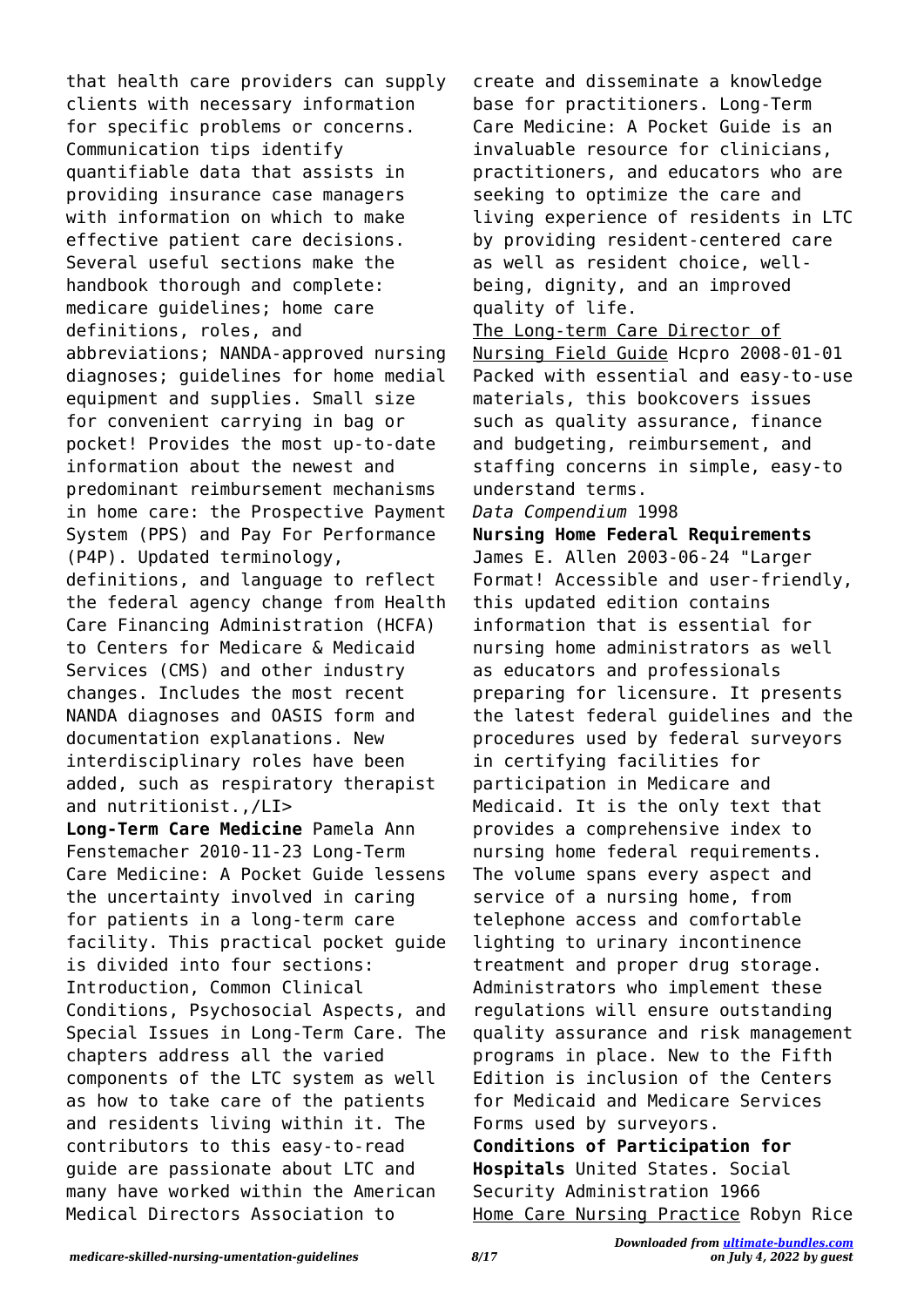2006-01-01 "This text covers conceptual information, leadership skills and current issues and trends. It provides clear and concise information about the best practices and quality improvement for the most common clinical conditions seen in home care." --Cover.

## **Home Health Assessment Criteria** Barbara Acello 2015

**Medicare Audits in Long-term Care** Maureen McCarthy 2016-10-28 Medicare Audits: A Survival Guide for Skilled Nursing Facilities Maureen McCarthy, RN, BS RAC-MT, CQP-MT Reduce the fear of an impending audit and take a proactive approach to preparedness. Medicare Audits: A Survival Guide for Skilled Nursing Facilities provides detailed guidance on the various Medicare audits SNFs face. Author Maureen McCarthy, RN, BS RAC-MT, CQP-MT, breaks down RAC, MAC, and ZPIC audits; CERT reviews; and more. Detailed descriptions, case studies, and example scenarios provide readers with the tools to understand how to prepare for each phase of an audit and what to expect once the audit is over. This book will help facilities: Gain a comprehensive understanding of the agencies responsible for conducting Medicare audits Grasp the processes and steps taken by auditors Conduct an internal audit with the provided checklists Learn their specific risk areas and vulnerabilities Understand where to focus internal compliance efforts and controls **Medicare Skilled Nursing Facility Manual** 1991 **Price Setting and Price Regulation in**

**Health Care** OECD 2019-06-26 The objectives of this study are to describe experiences in price setting and how pricing has been used to attain better coverage, quality, financial protection, and health outcomes. It builds on newly commissioned case studies and lessons learned in calculating prices, negotiating with providers, and monitoring changes. Recognising that no single model is applicable to all settings, the study aimed to generate best practices and identify areas for future research, particularly in lowand middle-income settings. The report and the case studies were jointly developed by the OECD and the WHO Centre for Health Development in Kobe (Japan).

**The How-to Manual for Rehab Documentation** Rick Gawenda 2009 The How-To Manual for Rehab Documentation, Third Edition A Complete Guide to Increasing Reimbursement and Reducing Denials Rick Gawenda, PT Up-to-speed with Medicare documentation requirements for 2009 and beyond?Increase cash flow and reduce Medicare claim denials by using strategies provided in the Third Edition of "The How-To Manual for Rehab Documentation. " Written by national consultant Rick Gawenda, PT. Since our last edition, there have been significant changes to the rules and regulations surrounding documentation in therapy settings. And now that the RACs are underway it is even more important to have accurate and thorough documentation. Mistakes can lead to delayed payments and denials, so how do ensure that you are in compliance with the current guidelines? Make it easy. Order your copy of "The How-To Manual for Rehab Documentation, Third Edition: A Complete Guide to Increasing Reimbursement and Reducing Denials." Written by author and national consultant Rick Gawenda, PT, of Gawenda Seminars, this book and CD-ROM set""focuses on the clinical aspects of documentation and offers proven methods to strengthen documentation and decrease the frequency of denials. Gawenda encourages b documentation methods that have worked for him and help you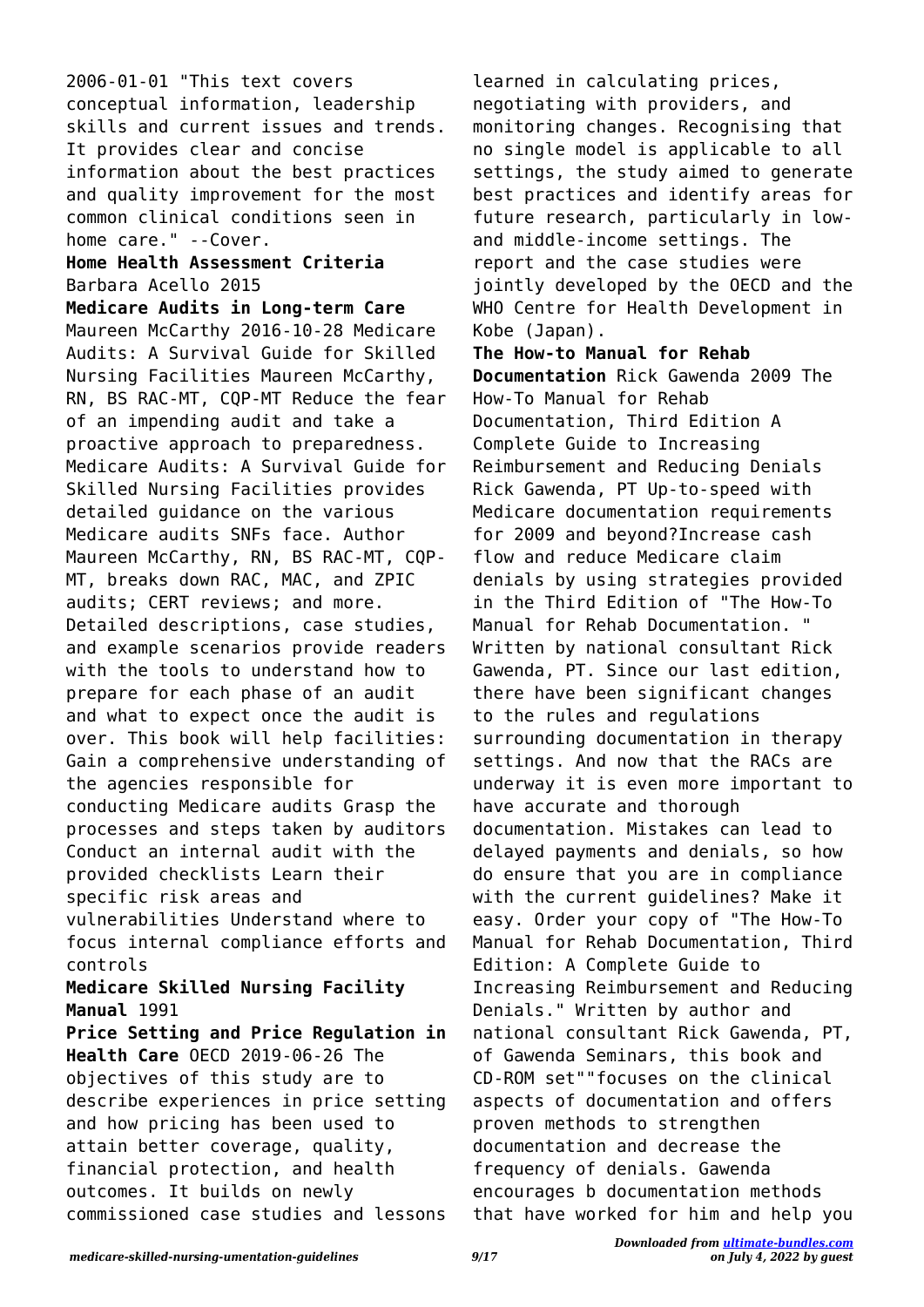conquer potentially tough concepts such as maintenance therapy and CPT codes. What's new in the third edition? Clarification of certification and re-certification requirements regarding how long they are valid for and how soon they need to be signed Explanation of delayed certification Tips to write functionbased short- and long-term goals Updated examples of well-written goals Updated payer documentation guidelines for evaluations, progress reports, daily notes, discharge reports, and re-evaluations "The How-To Manual for Rehab Documentation, Third Edition: A Complete Guide to Increasing Reimbursement and Reducing Denials" outlines proper documentation strategies starting from the moment a patient registers and receives treatment to billing for time and services. Gawenda encourages b documentation methods that have worked for him and help you conquer potentially tough concepts such as maintenance therapy and CPT codes.This comprehensive book and CD-ROM, helps you: Improve therapy billing through better documentation Prevent denials as a result of better documentation practices Maintain quality assurance through proper documentation Optimize your reimbursement from both Medicare and third-party payers Avoid audits and targeted medical reviews Document care in a more efficient way Take the critical steps to verify therapy benefit coverage prior to a patient's initial visit Support skilled therapy services with inclusion of required documentation Understand Medicare certification and recertification time frames and requirements for all therapy settings Understand and use the most commonly used CPT codes and modifiers in rehabilitation therapy Table of Contents: Chapter 1: The Role of the Registration Staff Registration Basics Benefit

Verification Preregistering Chapter 2: Initial Documentation Evaluation Format Documentation Components Evaluation Process Objective Criteria Assessment Documentation Goals POC Documentation Creating a Solid Foundation Chapter 3: Certification and Recertification Physician Referrals Physician Referral Denials Outpatient Therapy Settings Certification and Recertification SNF Part A Therapy Services Reimbursed Under the Prospective Payment System (PPS) Home Health Agency Part A Therapy Services Chapter 4: Daily Documentation Daily Documentation Documentation Requirements Home Exercise Programs (HEPs) Plan Documentation Chapter 5: Progress Reports, Discharge Reports, and Reevaluations Progress Reports Discharges Reevaluations Chapter 6: Maintenance Therapy What is an FMP? Coverage Criteria Documentation Requirements Billing Cover All Your Bases Chapter 7: Wound Care Under Medicare Discharge Criteria Additional Pointers Appendix A: Navigating the CMS Web site Getting Started Final Word Make it easy to understand CMS' documentation guidelines No need to download and interpret the guidance from the CMS Web site yourself. Author Rick Gawenda, PT, has done the work for you. His documentation practices are sure to help you receive optimal compensation for the services you perform as a therapist.Nearly half of all rehab claim denials are STILL due to improper documentation. Ensure proper documentation for services provided and decrease the frequency of denials. Order "The How-To Manual for Rehab Documentation, Third Edition: A Complete Guide to Increasing Reimbursement and Reducing Denials" today! *The Future of Home Health Care* National Research Council 2015-08-04 Individuals with disabilities,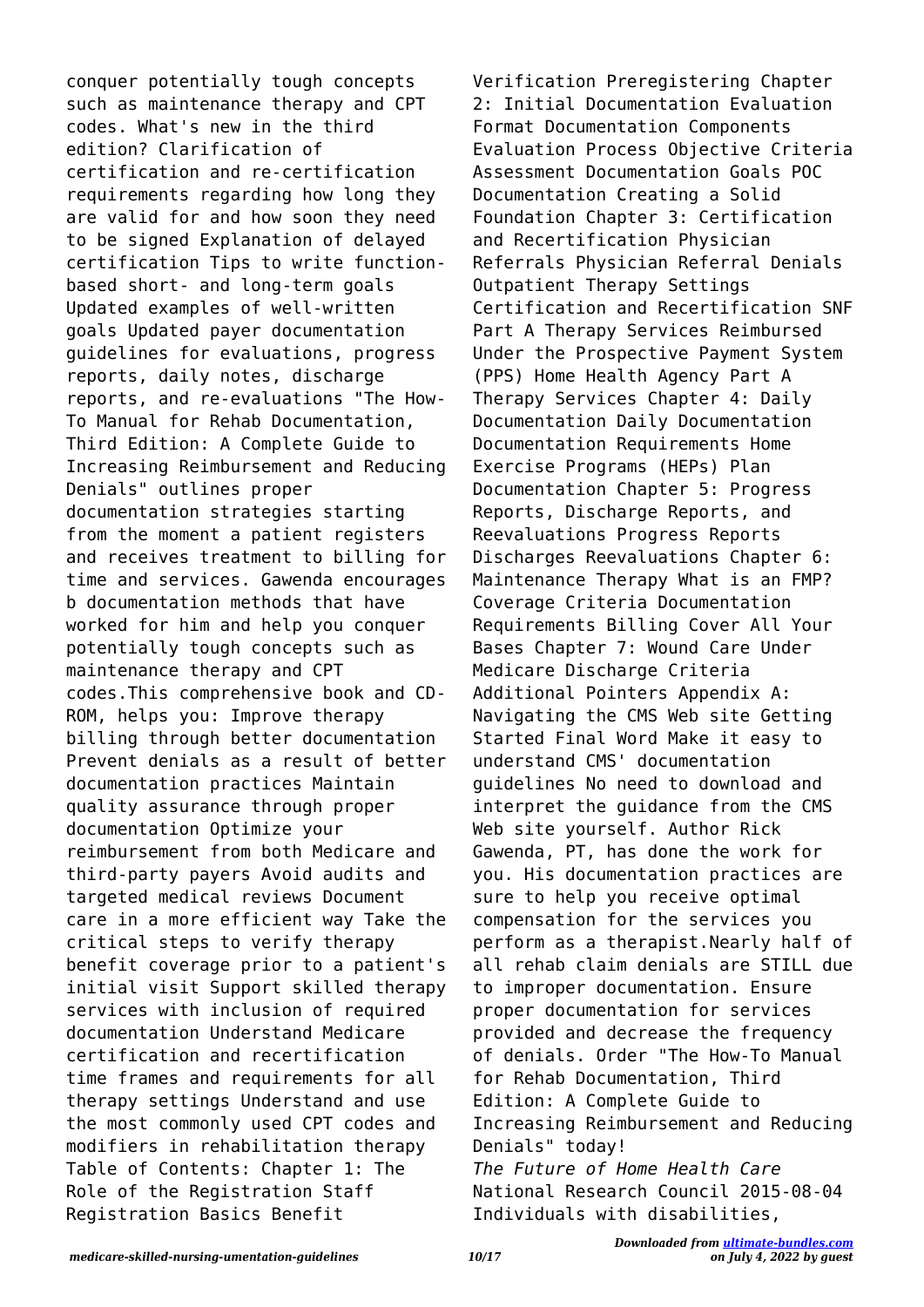chronic conditions, and functional impairments need a range of services and supports to keep living independently. However, there often is not a strong link between medical care provided in the home and the necessary social services and supports for independent living. Home health agencies and others are rising to the challenges of meeting the needs and demands of these populations to stay at home by exploring alternative models of care and payment approaches, the best use of their workforces, and technologies that can enhance independent living. All of these challenges and opportunities lead to the consideration of how home health care fits into the future health care system overall. On September 30 and October 1, 2014, the Institute of Medicine and the National Research Council convened a public workshop on the future of home health care. The workshop brought together a spectrum of public and private stakeholders and thought leaders to improve understanding of the current role of Medicare home health care in supporting aging in place and in helping high-risk, chronically ill, and disabled Americans receive health care in their communities. Through presentations and discussion, participants explored the evolving role of Medicare home health care in caring for Americans in the future, including how to integrate Medicare home health care into new models for the delivery of care and the future health care marketplace. The workshop also considered the key policy reforms and investments in workforces, technologies, and research needed to leverage the value of home health care to support older Americans, and research priorities that can help clarify the value of home health care. This summary captures important points raised by

the individual speakers and workshop participants.

*Nursing Documentation Made Incredibly Easy* Kate Stout 2018-06-05 Publisher's Note: Products purchased from 3rd Party sellers are not guaranteed by the Publisher for quality, authenticity, or access to any online entitlements included with the product. Feeling unsure about the ins and outs of charting? Grasp the essential basics, with the irreplaceable Nursing Documentation Made Incredibly Easy!®, 5th Edition. Packed with colorful images and clear-as-day guidance, this friendly reference guides you through meeting documentation requirements, working with electronic medical records systems, complying with legal requirements, following care planning guidelines, and more. Whether you are a nursing student or a new or experienced nurse, this on-the-spot study and clinical guide is your ticket to ensuring your charting is timely, accurate, and watertight. Let the experts walk you through up-todate best practices for nursing documentation, with: NEW and updated, fully illustrated content in quickread, bulleted format NEWdiscussion of the necessary documentation process outside of charting—informed consent, advanced directives, medication reconciliation Easy-toretain guidance on using the electronic medical records / electronic health records (EMR/EHR) documentation systems, and required charting and documentation practices Easy-to-read, easy-to-remember content that provides helpful charting examples demonstrating what to document in different patient situations, while addressing the different styles of charting Outlines the Do's and Don'ts of charting – a common sense approach that addresses a wide range of topics, including: Documentation and the nursing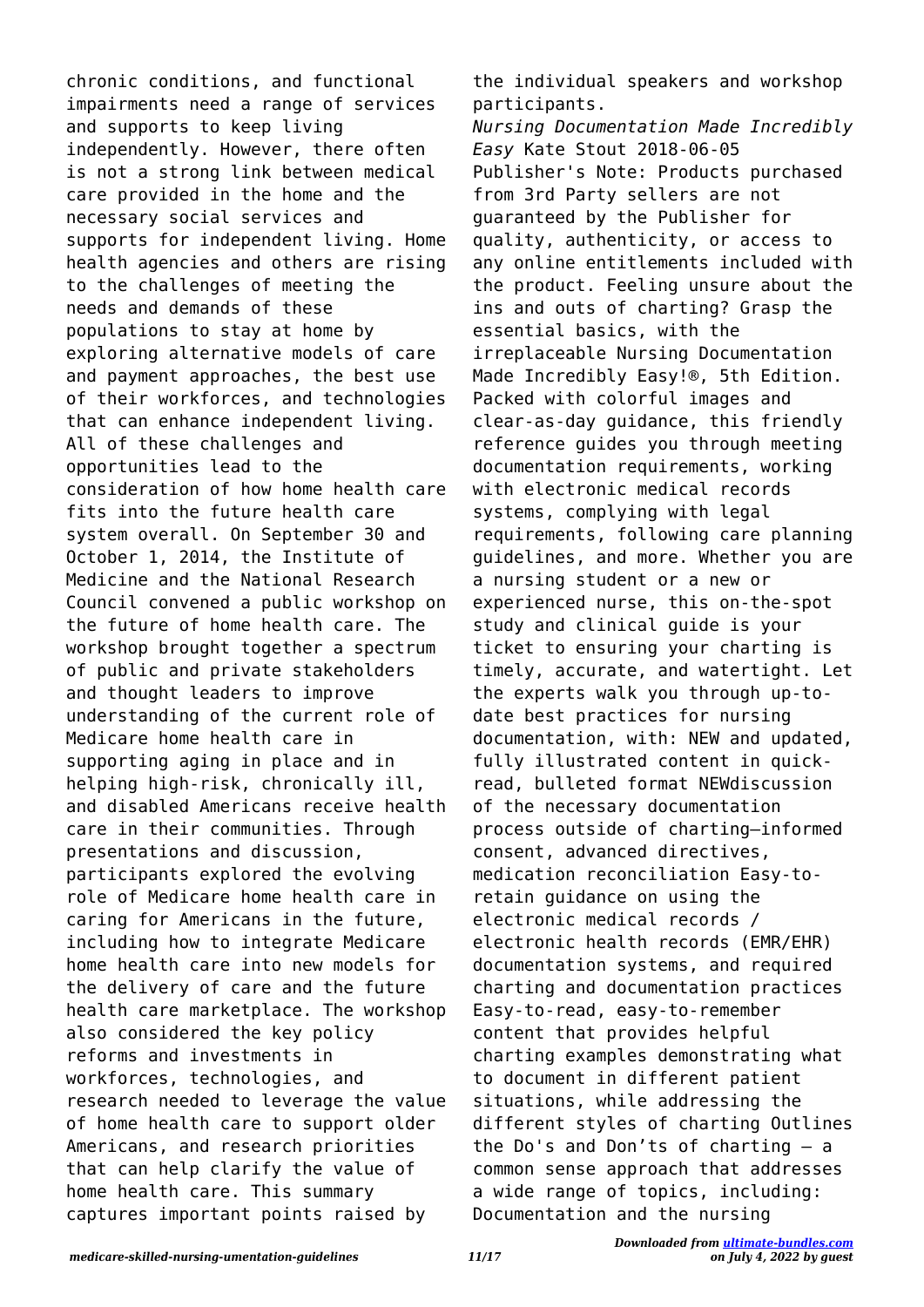process—assessment, nursing diagnosis, planning care/outcomes, implementation, evaluation Documenting the patient's health history and physical examination The Joint Commission standards for assessment Patient rights and safety Care plan guidelines Enhancing documentation Avoiding legal problems Documenting procedures Documentation practices in a variety of settings—acute care, home healthcare, and long-term care Documenting special situations—release of patient information after death, nonreleasable information, searching for contraband, documenting inappropriate behavior Special features include: Just the facts – a quick summary of each chapter's content Advice from the experts – seasoned input on vital charting skills, such as interviewing the patient, writing outcome standards, creating top-notch care plans "Nurse Joy" and "Jake" – expert insights on the nursing process and problemsolving That's a wrap! – a review of the topics covered in that chapter About the Clinical Editor Kate Stout, RN, MSN, is a Post Anesthesia Care Staff Nurse at Dosher Memorial Hospital in Southport, North Carolina.

*Nursing Home Federal Requirements* James E. Allen MSPH, PhD, CNHA 2010-11-24 "[The book] lists all the federal requirements that are evaluated by state surveyors during the annual survey visit to nursing homes and for complaint visits. The exhibit section contains forms used by surveyors to gather data during the survey visit. Visually, the format makes the regulations easy to read. If nursing home staff used the book to prepare for a survey, they would be well prepared." Marcia Flesner, PhD, RN, MHCA University of Missouri-Columbia From Doody's Review The Federal government, together with

more than 50 advocacy groups, has spent the past 40 years writing and refining the rules and guidelines in this manual. This book presents the latest federal guidelines and protocols used by federal surveyors in certifying facilities for participation in Medicare and Medicaid funding. It is an essential resource for long-term care facilities to have on hand to be ready for a survey at any time. It provides information straight from CMS's Internet-Only Manual-in print and at your fingertips for easy access. Divided into four accessible and user-friendly parts, this manual includes: Federal requirements and interpretive guidelines Rules for conducting the survey Summary of the requirements for long-term care facilities and surveyors CMS forms commonly used by surveyors This newly updated and revised edition spans every aspect and service of a nursing home and represents the latest requirements to ensure that outstanding quality assurance and risk management programs are in place. New to This Edition: Section on how to use manual Summarization of federal requirements Updated definitions of Medicare and Medicaid Compliance requirements with Title VI of the Civil Rights Act of 1964 SNF/Hospice requirements when SNF serves hospice patients SNF-based home health agencies Life safety code requirements Changes in SNF provider status Surveyor qualifications standards Management of complaints and incidents New medical director guidelines Handbook of Home Health Standards T. M. Marrelli 2008-09 Handbook of Home

Health Standards: Quality, Documentation, and Reimbursement includes everything the home care nurse needs to provide quality care and effectively document care based on accepted professional standards.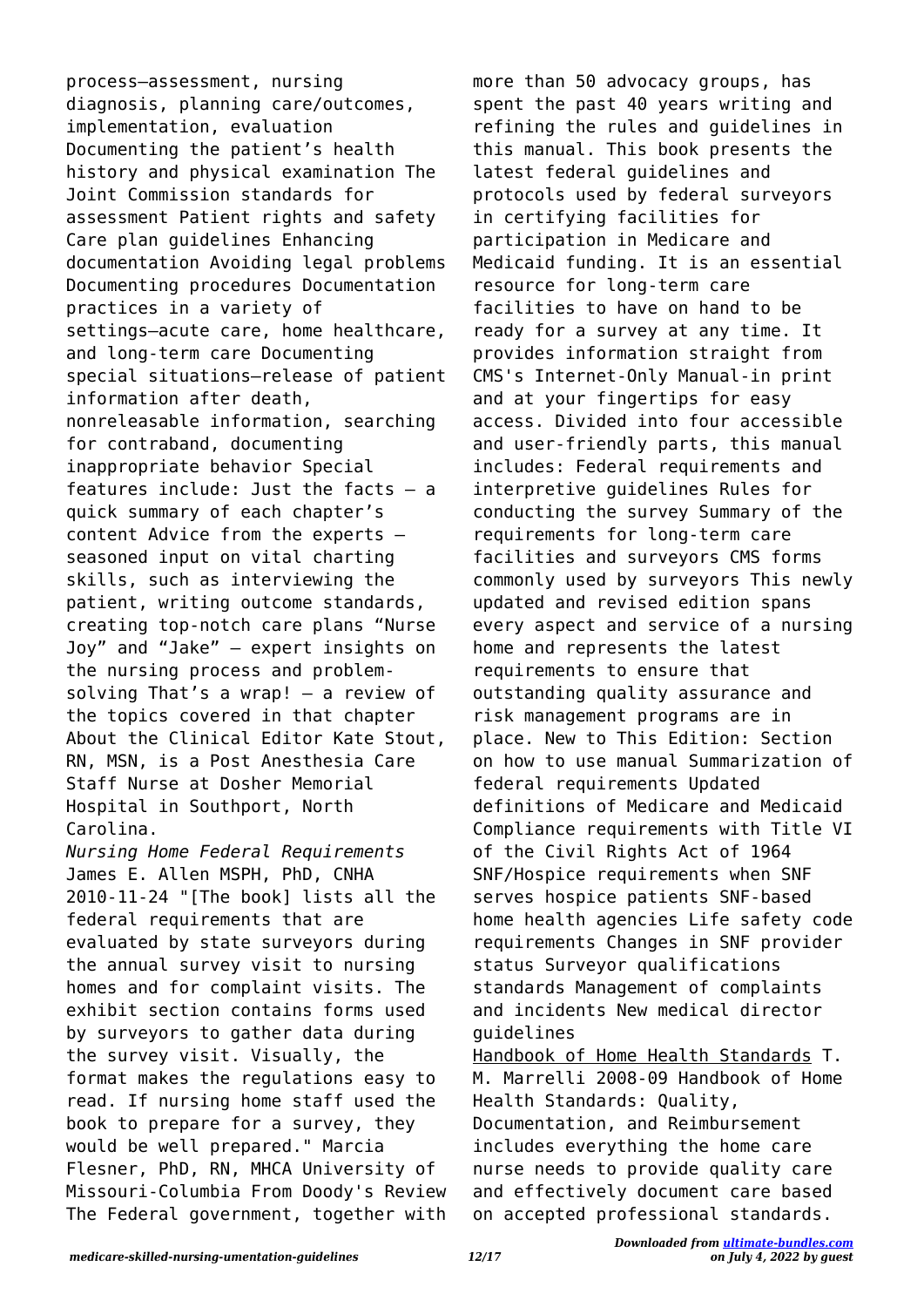This handbook offers detailed standards and documentation guidelines including ICD-9-CM (diagnostic) codes, OASIS considerations, service skills (including the skills of the multidisciplinary health care team), factors justifying homebound status, interdisciplinary goals and outcomes, reimbursement, and resources for practice and education. The fifth edition of this "little red book" has been updated to include new information from the most recently revised Federal Register Final Rule and up-to-date coding. All information in this handbook has been thoroughly reviewed, revised, and updated. Offers easy-to-access and easy-to-read format that guides users step by step through important home care standards and documentation guidelines Provides practical tips for effective documentation of diagnoses/clinical conditions commonly treated in the home, designed to positively influence reimbursement from third party payors. Lists ICD-9-CM diagnostic codes, needed for completing CMS billing forms, in each body system section, along with a complete alphabetical list of all codes included in the book in an appendix. Incorporates hospice care and documentation standards so providers can create effective hospice documentation. Emphasizes the provision of quality care by providing guidelines based on the most current approved standards of care. Includes the most current NANDA-approved nursing diagnoses so that providers have the most accurate and up-to-date information at their fingertips. Identifies skilled services, including services appropriate for the multidisciplinary team to perform. Offers discharge planning solutions to address specific concerns so providers can

easily identify the plan of discharge that most effectively meets the patient's needs. Lists the crucial parts of all standards that specific members of the multidisciplinary team (e.g., the nurse, social worker) must uphold to work effectively together to achieve optimum patient outcomes. Resources for care and practice direct providers to useful sources to improve patient care and/or enhance their professional practice. Each set of guidelines includes patient, family, and caregiver education so that health care providers can supply clients with necessary information for specific problems or concerns. Communication tips identify quantifiable data that assists in providing insurance case managers with information on which to make effective patient care decisions. Several useful sections make the handbook thorough and complete: medicare guidelines; home care definitions, roles, and abbreviations; NANDA-approved nursing diagnoses; guidelines for home medial equipment and supplies. Small size for convenient carrying in bag or pocket! Provides the most up-to-date information about the newest and predominant reimbursement mechanisms in home care: the Prospective Payment System (PPS) and Pay For Performance (P4P). Updated terminology, definitions, and language to reflect the federal agency change from Health Care Financing Administration (HCFA) to Centers for Medicare & Medicaid Services (CMS) and other industry changes. Includes the most recent NANDA diagnoses and OASIS form and documentation explanations. New interdisciplinary roles have been added, such as respiratory therapist and nutritionist.,/LI> **Home Health Assessment Criteria** Barbara Acello 2015-05-01 Home Health Assessment Criteria: 75 Checklists for Skilled Nursing Documentation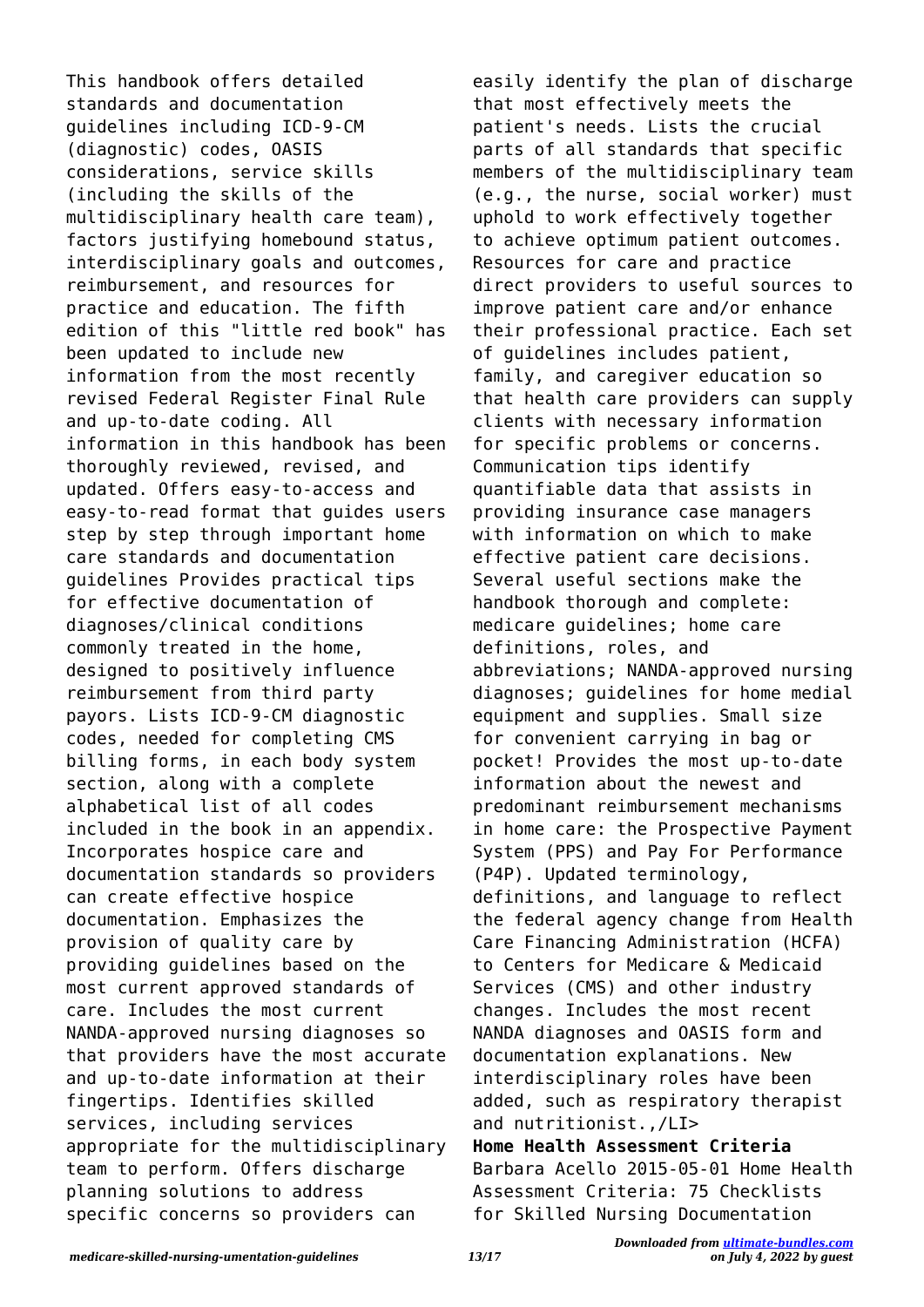Barbara Acello, MS, RN and Lynn Riddle Brown, RN, BSN, CRNI, COS-C Initial assessments can be tricky- without proper documentation, home health providers could lose earned income or experience payment delays, and publicly reported quality outcomes affected by poor assessment documentation could negatively impact an agency's reputation. Ensure that no condition or symptom is overlooked and documentation is as accurate as possible with Home Health Assessment Criteria: 75 Checklists for Skilled Nursing Documentation. This indispensable resource provides the ultimate blueprint for accurately assessing patients' symptoms and conditions to ensure regulatory compliance and proper payment. It will help agencies deliver more accurate assessments and thorough documentation, create better care plans and improve patient outcomes, prepare for surveys, and ensure accurate OASIS reporting. All of the book's 75-plus checklists are also available electronically with purchase, facilitating agency-wide use and letting home health clinicians and field staff easily access content no matter where they are. This book will help homecare professionals: Easily refer to checklists, organized by condition, to properly assess a new patient Download and integrate checklists for use in any agency's system Obtain helpful guidance on assessment documentation as it relates to regulatory compliance Appropriately collect data for coding and establish assessment skill proficiency TABLE OF CONTENTS Section 1: Assessment Documentation Guidelines 1.1. Medicare Conditions of Participation 1.2. Determination of Coverage Guidelines 1.3. Summary of Assessment Documentation Requirements 1.4. Assessment Documentation for Admission to Agency 1.5. Case

Management and Assessment Documentation 1.6. Assessment Documentation for Discharge Due to Safety or Noncompliance 1.7. Start of Care Documentation Guidelines 1.8. Routine Visit Documentation Guidelines 1.9. Significant Change in Condition Documentation Guidelines 1.10. Transfer Documentation Guidelines 1.11. Resumption of Care Documentation Guidelines 1.12. Recertification Documentation Guidelines 1.13. Discharge Documentation Guidelines Section 2: General Assessment Documentation 2.1. Vital Sign Assessment Documentation 2.2. Pain Assessment Documentation 2.3. Pain Etiology Assessment Documentation 2.4. Change in Condition Assessment Documentation 2.5. Sepsis Assessment Documentation 2.6. Palliative Care Assessment Documentation 2.7. Death of a Patient Assessment Documentation 2.8. Cancer Patient Assessment Documentation Section 3: Neurological Assessment Documentation 3.1. Neurological Assessment Documentation 3.2. Alzheimer's Disease/Dementia Assessment Documentation 3.3. Cerebrovascular Accident (CVA) Assessment Documentation 3.4. Paralysis Assessment Documentation 3.5. Seizure Assessment Documentation 3.6. Transient Ischemic Attack (TIA) Assessment Documentation Section 4: Respiratory Assessment Documentation 4.1. Respiratory Assessment Documentation 4.2. Chronic Obstructive Pulmonary Disease (COPD) Assessment Documentation 4.3. Pneumonia/Respiratory Infection Assessment Documentation Section 5: Cardiovascular Assessment Documentation 5.1. Cardiovascular Assessment Documentation 5.2. Angina Pectoris Assessment Documentation 5.3. Congestive Heart Failure (CHF) Assessment Documentation 5.4. Coronary Artery Bypass Graft Surgery (CABG) Assessment Documentation 5.5.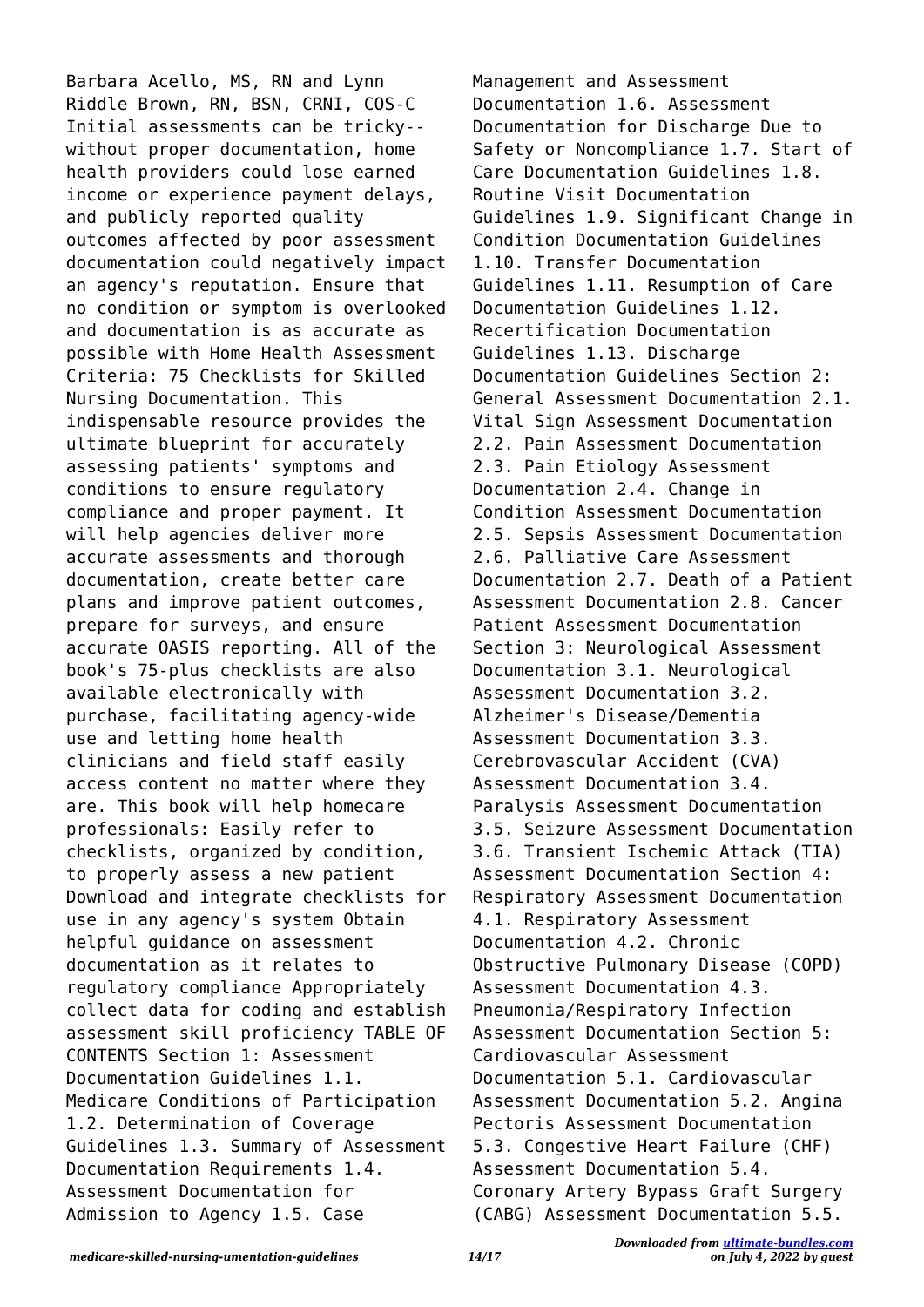Coronary Artery Disease (CAD) Assessment Documentation 5.6. Hypertension Assessment Documentation 5.7. Myocardial Infarction Assessment Documentation 5.8. Orthostatic Hypotension Assessment Documentation 5.9. Pacemaker and Defibrillator Assessment Documentation Section 6: Gastrointestinal Assessment Documentation 6.1. Gastrointestinal Assessment Documentation 6.2. Cirrhosis Assessment Documentation 6.3. Crohn's Disease Assessment Documentation 6.4. Hepatitis Assessment Documentation 6.5. Peritonitis, Suspected Assessment Documentation 6.6. Pseudomembranous Colitis Assessment Documentation 6.7. Ulcerative Colitis Assessment Documentation Section 7: Genitourinary Assessment Documentation 7.1. Genitourinary Assessment Documentation 7.2. Acute Renal Failure Assessment Documentation 7.3. Chronic Renal Failure Assessment Documentation 7.4. Urinary Tract Infection (UTI) Assessment Documentation Section 8: Integumentary Assessment Documentation 8.1. Integumentary Assessment Documentation 8.2. Skin Tear Assessment Documentation 8.3. Herpes Zoster Assessment Documentation 8.4. Leg Ulcer Assessment Documentation 8.5. Necrotizing Fasciitis (Streptococcus A) Assessment Documentation 8.6. Pressure Ulcer Assessment Documentation Section 9: Musculoskeletal Assessment Documentation 9.1. Musculoskeletal Assessment Documentation 9.2. Arthritis Assessment Documentation 9.3. Compartment Syndrome Assessment Documentation 9.4. Fall Assessment Documentation 9.5. Fracture Assessment Documentation Section 10: Endocrine Assessment Documentation 10.1. Endocrine Assessment Documentation 10.2. Diabetes Assessment Documentation Section 11:

Eyes, Ears, Nose, Throat Assessment Documentation 11.1. Eyes, Ears, Nose, Throat Assessment Documentation 11.2. Dysphagia Assessment Documentation Section 12: Hematologic Assessment Documentation 12.1. Hematologic Assessment Documentation 12.2. Anticoagulant Drug Therapy Assessment Documentation 12.3. Deep Vein Thrombosis (DVT) Assessment Documentation 12.4. HIV Disease and AIDS Assessment Documentation Section 13: Nutritional Assessment Documentation 13.1. Nutritional Assessment Documentation 13.2. Dehydration Assessment Documentation 13.3. Electrolyte Imbalances Assessment Documentation 13.4. Weight Loss, Cachexia, and Malnutrition Assessment Documentation Section 14: Psychosocial Assessment Documentation 14.1. Psychosocial Assessment Documentation 14.2. Delirium Assessment Documentation 14.3. Psychotic Disorder Assessment Documentation 14.4. Restraint Assessment Documentation Section 15: Infusion Assessment Documentation 15.1. Implanted Infusion Pump Assessment Documentation 15.2. Infusion Therapy Assessment Documentation 15.3. Vascular Access Device (VAD) Assessment Documentation Nursing Home Federal Requirements, 8th Edition James E. Allen 2014-07-09 "[The book] lists all the federal requirements that are evaluated by state surveyors during the annual survey visit to nursing homes and for complaint visits. The exhibit section contains forms used by surveyors to gather data during the survey visit. Visually, the format makes the regulations easy to read. If nursing home staff used the book to prepare for a survey, they would be well prepared." -Marcia Flesner, PhD, RN, MHCA University of Missouri-Columbia From Doody's Review Nursing homes are now the most highly regulated environments in the United States, in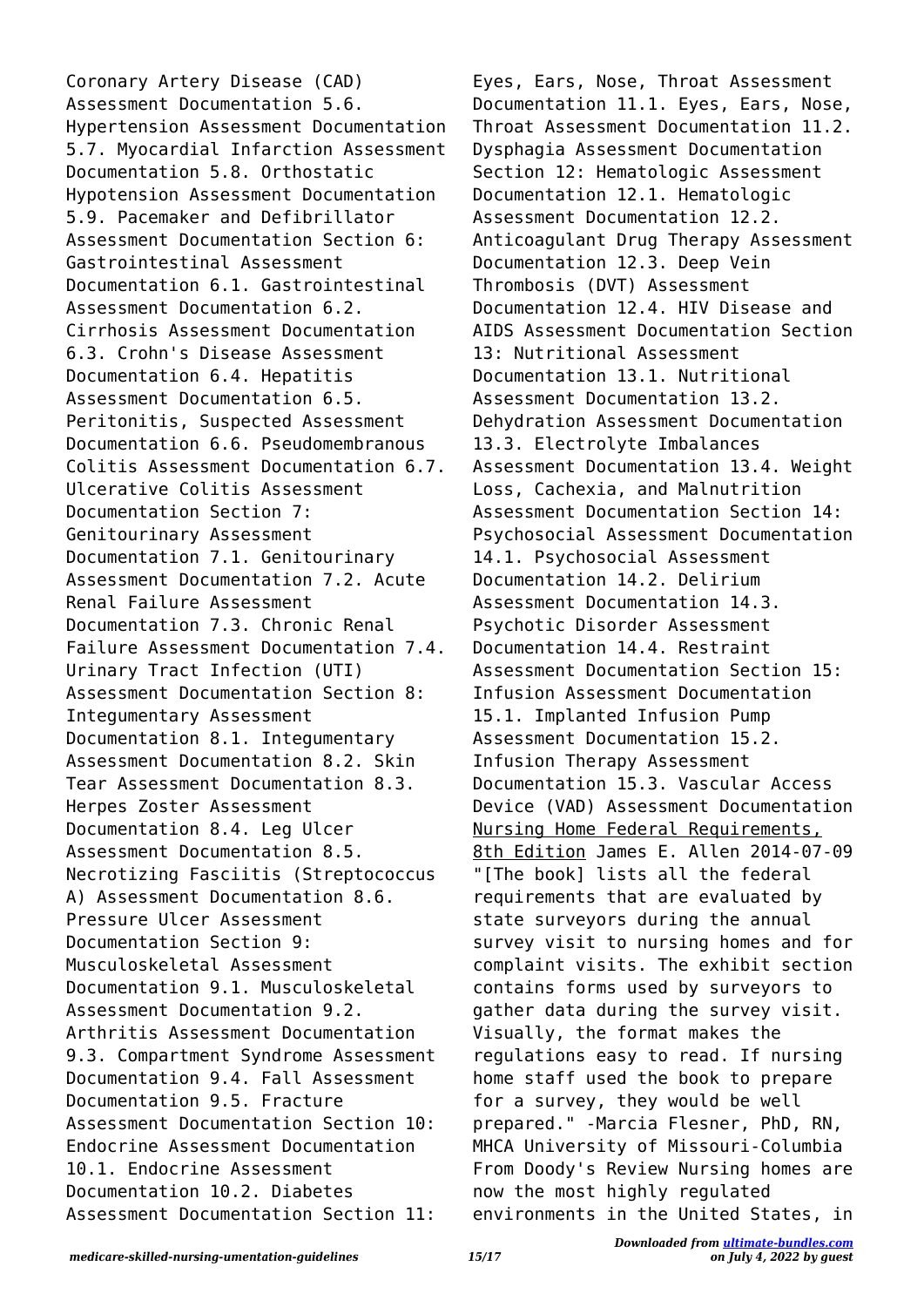the service of maximizing the quality of each resident's life. This userfriendly guide has been updated to provide all of the requisite information needed by nursing home staff to prepare for a visit from federal surveyors. It provides the most current federal guidelines and the procedures used by federal surveyors in certifying facilities for participation in Medicare and Medicaid funding. It describes every aspect and service of a nursing home that is subject to inspection and includes the nearly 20% of new requirements established during the past three years, with an emphasis on the new Minimum Data Set 3.0. The guide not only presents federal requirements and explanatory guidelines but also explains how to best interpret these guidelines so nursing home staff can be optimally prepared for a survey visit. It reflects changes in regulations regarding end-of-life care, nasogastric tube regulations, and rights to establish advance directives. The guide also provides information straight from CMS's Internet-Only Manual. New Features of Eighth Edition: Describes how to best use the updated manual Focuses on Minimum Data Set 3.0 Explains clearly how to interpret the new requirements, 20% of which have been updated Presents new quality measures Includes new CMS forms Reflects changes in regulations regarding endof-life care, nasogastric tube regulations, and rights to establish advance directives *Home Care Nursing: Surviving in an Ever-Changing Care Environment* Tina M. Marrelli 2016-09-16 Tina M. Marrelli's new book, Home Care Nursing: Surviving in an Ever-Changing Care Environment is a practical and comprehensive guidebook written concisely and without jargon or insider acronyms, making the book

accessible to anyone whose work is connected to home care nursing services. Designed to provide chapters as stand-alone resources for readers with previous experience seeking updated guidance, Home Care Nursing is also an excellent guide for course or orientation material. Each chapter is packed with practical questions, discussion topics, and additional resources, such as a complete Medicare Benefit Policy for reference. Additionally, offering more than just an overview of the healthcare and home care markets, this book discusses the unique practice setting and environment of home care nursing, the laws regulations, and quality, and how to make the leap into the field, document your home visit, and improve your professional growth and development. Long-term Care Pocket Guide to Nursing Documentation Elizabeth Peterson 2004-10-01

Long-Term Care Skilled Services Elizabeth Malzahn-McLaren 2015-03-19 To reduce your facility's risk of unwanted outcomes and ensure proper Medicare reimbursement for the type and number of skilled services provided, it's essential to submit claims appropriately and in accordance with the Centers for Medicare & Medicaid Services' (CMS) skilled services regulations. Don't miss out on Medicare reimbursement or put your facility at risk for fraudulent penalty charges and monetary recoupment "Long-Term Care Skilled Services: How to Document for Proper Medicare Reimbursement" breaks down CMS' skilled services requirements and explains how facilities can best manage the daily operations that affect skilled coverage and necessary documentation. This book provides information for all staff members who play a role in determining and documenting skilled